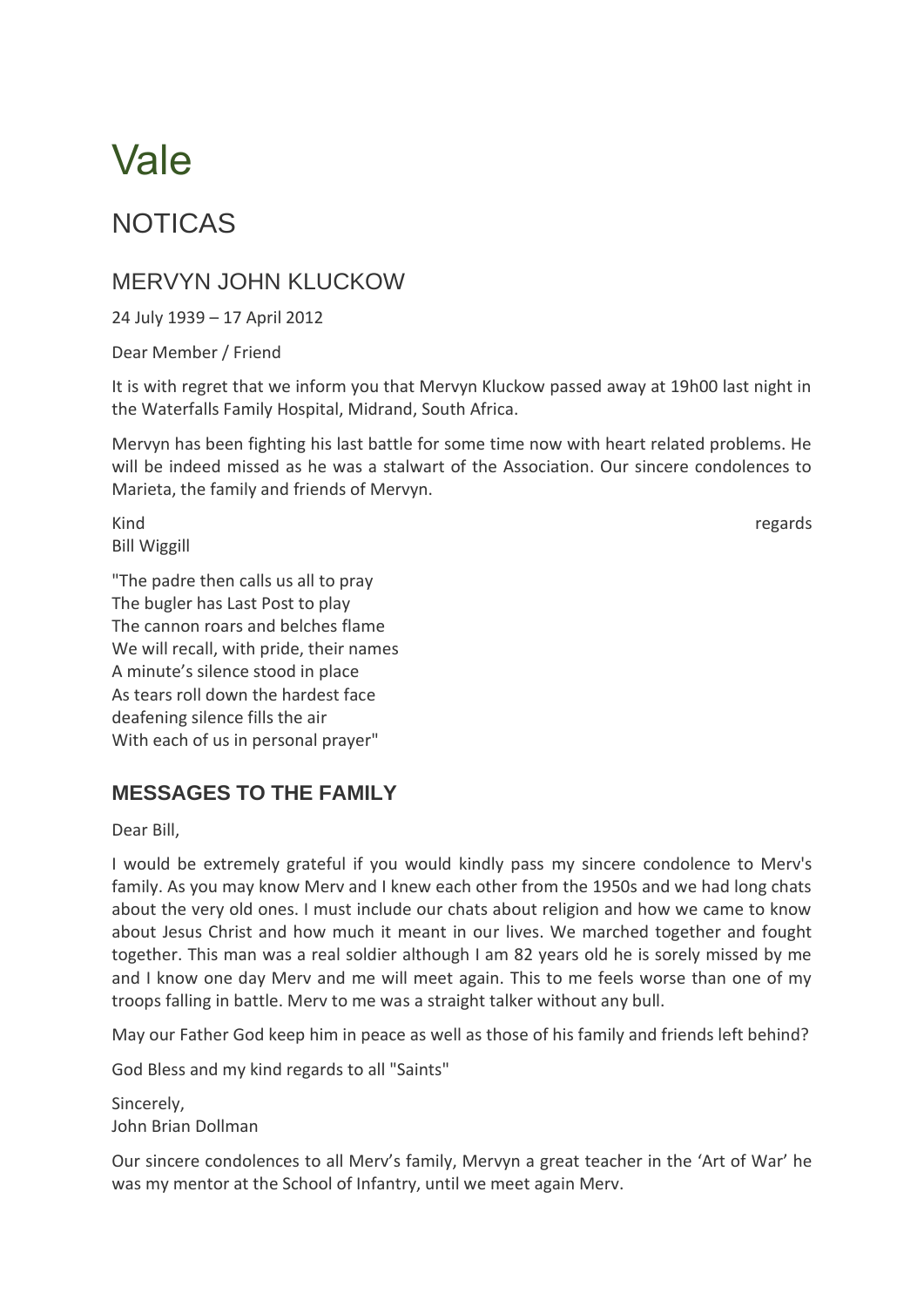The Brothertons'

Hi Bill,

Sad news re Mervyn! Please convey our condolences to Mervyn's family.

At the going down of the sun, and in the morning, we will remember him. Rest in peace o warrior!

Cheers Mike Sageantes

Dear Bill

So sorry to hear about the passing of Mervyn Kluckow. He was a stalwart of the association and did much valuable work in getting the RLIRA to where it is now; I have known Mervyn for some 50 years and go back to Assessment Course days with Ron Reid Daly. I also played rugby with Mervyn in the good old bad days.

Please pass my condolences to the family.

Kind **regards** Ian Bate

Hi Bill,

Really bad news, please pass on our heartfelt condolences to the family from the guys in the Eastern Cape region Pete Gombart.

It is with great sadness that I received your mail re the passing of Mervyn last night, he certainly was a stalwart and a great asset to the Association. From myself and on behalf of all the members in the KZN region, I send our heartfelt condolences on the loss of another "Incredible".

Kind **Regards** Skippy **Michell** RLIRA KZN

#### **BIOGRAPHY**

Mervyn attested into the Staff Corp in 1957 having completed 4.5 months at Llewellyn Barracks, his regimental No. was 1226.

Mervyn started his 6 months Drill & Weapons and TAC course at the SInf in Gwelo. The first course to be run at the school after the move from KG V1 barracks. They were accommodated in tents for the full 6 months of the course. Some of his fellow students whom you may know were John Mcvey, Muk Micklesfield, Gypo Biddle. RSM was Willy De Beer, Regimental Wing CSM Ron Reid-Daly later to become RSM RLI and later commissioned as the Training Officer RLI.

Was posted to Llewellyn Barracks as an Instructor. Then spent a year there with some of his Course mates and met up with others whom you may remember. Bob Bouch and Len Mommsen who were PT instructors and also Robin Tar who later became RSM of the RLI. Mervyn was then posted to 1RRR drill hall in Salisbury as PSI C Company very boring mostly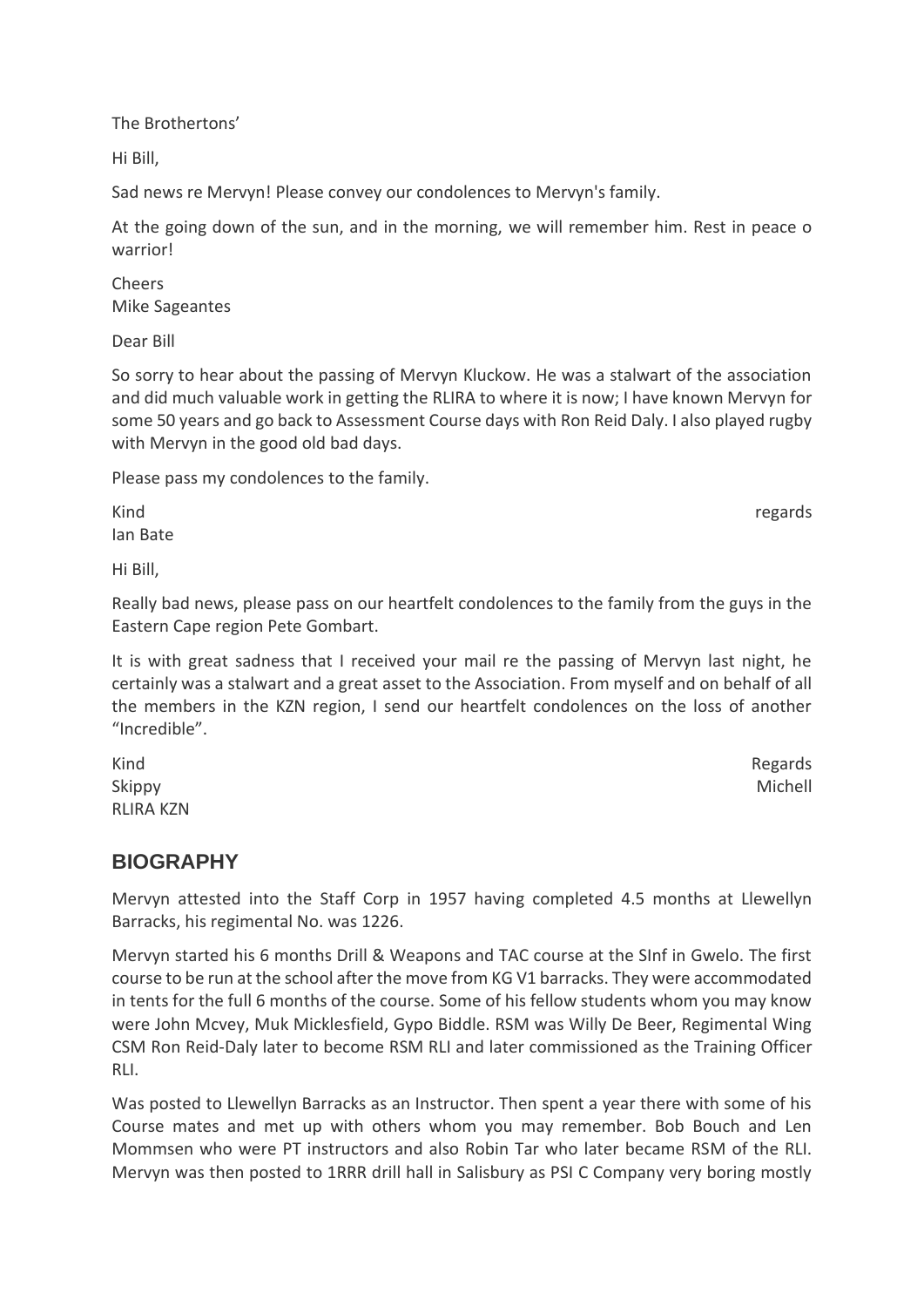Admin work, spent 1year there and was then posted back to Llewellyn where I completed my contract and left the army.

From 1960 to 1963 he spent three years 'cavorting around the world.'

1 year in the Far East. 1 year in the USA 1 year in Europe& England 1 year in Africa including getting to the Masai Mara and seeing the greatest natural spectacle on earth "The Great Migration".

What an experience he reports

01/05/1964 he rejoined and attested into the RLI and posted to 1 Cdo as a Troopie, third year, for pay purposes. OC at the time, Major Bruce Campling. CSM was Vince King. CO of Battalion Maj GP Walls 2i/c Maj Jack Cain, Adjutant Capt Dave Parker. RSM was Ron Reid-Daly.

1965 just after the last Battalion camp which was held at Salisbury South very close to Salisbury South Golf Club Mervyn was called in by the CO and told that he had been selected to attend a 13 week Vickers Machine Gun Instructors Course at S. Inf. Suffice it to say he was not happy about this development as he had rejoined to Soldier and Mervyn told GP WALLS this as the old proverbial RED light was already blinking and he had a very good idea as to what was coming having read extensively on the Mau Mau debacle in Kenya. However his exact words were "if you come top on the course I will guarantee you will come back to the Battalion."

He knew not what was in the wind except change. To cut along story short he went from one instructor's course to the next and was spent the next year at SInf.

Finally he got back to 1 Cdo and was made the 2 troop Sgt. Just after the Viljoen Murders at Hartley where Dennis Crouks also was and the subsequent follow up ops which went on from the Zvimba Reserve to well past Sinoya. They returned to RLI Barracks only to be told that he had been transferred into Base Group under OC Maj Chris Snyman (now deceased) to Join up with Uncle Ron and open up Training Troop. Now Mervyn says he started to understand the Co's thinking. It was obvious that the decision for the Battalion to do its own training had been in the making for a long time and it would appear that Uncle Ron & Mervyn had been part to that plan for some time.

This outcome likewise did not last for too long either. They had just seen their first recruit course through and had returned from Kariba where the final COIN course had been conducted when again he was summoned by the CO. and advised that The School of Infantry have First Call on all Instructors with B grading qualifications and that he was to be Posted to SInf Regimental Wing as an Instructor. Mervyn was told no amount Winging & Wining would help Army H.Q. decision.

1 July 1966 Mervyn arrived at S. INF so fast he says he had Skid marks on my face. He spent the next seven years as an instructor at the school and with GP Engela, Frank Turner. Apart from Instructing on all the Courses they also re-wrote all the training pamphlets and manuals after UDI. It had taken Mervyn a mere three years & eight months from Troopie to WO2.

Mervyn was now in GP Walls words the highest qualified Instructor in the Rhodesian Army. (Cool but that would not help me in Civvy Street.)